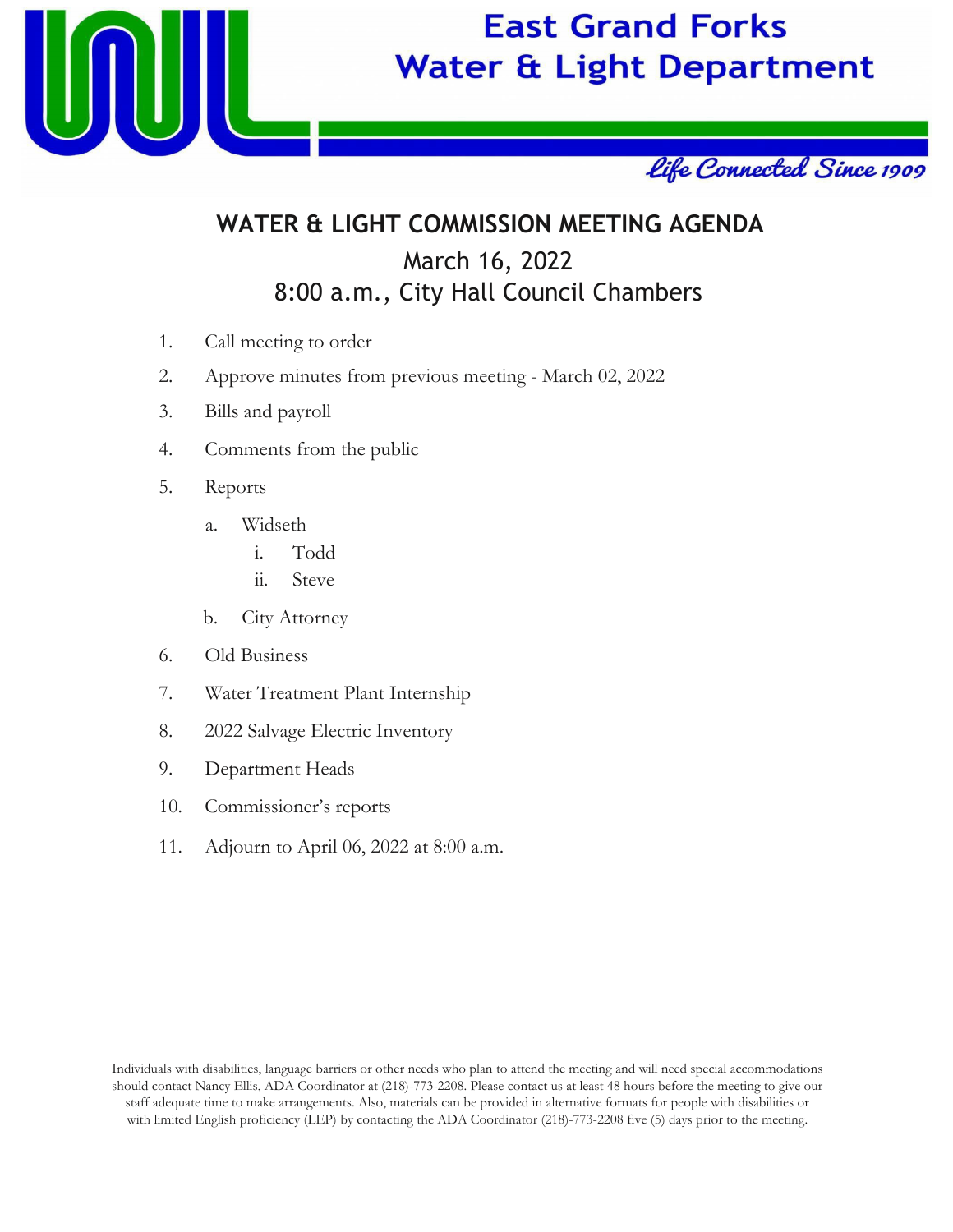Minutes of the regular meeting of the Water, Light, Power and Building Commission of the City of East Grand Forks, Minnesota held on March 2, 2022, at 8:00 am in the City Council Chambers. Present: Beauchamp, Quirk (remote), Grinde Absent: DeMers

Also present: Keith Mykleseth, Ron Galstad, Brian Johnson, Todd Grabanski, Steve Emery, Todd Forster, Alex Breyer – WSN, Kevin Hatcher, Corey Thompson, Tyler Tretter and Karla Anderson.

It was moved by Commissioner Quirk seconded by Commissioner Grinde that the minutes of the previous regular meeting of February 16, 2022, be approved as read. Voting Aye: Beauchamp, Quirk, Grinde Voting Nay: None

It was moved by Commissioner Quirk seconded by Commissioner Grinde to authorize the Secretary to issue payment of the recommended bills and payroll in the amount of \$564,265.05. Voting Aye: Beauchamp, Quirk, Grinde Voting Nay: None

It was moved by Commissioner Quirk seconded by Commissioner Grinde to award the bid for the 2022 Water Meter Replacement Project to Milbank Winwater in the amount of \$240,355.10. Voting Aye: Beauchamp, Quirk, Grinde Voting Nay: None

It was moved by Commissioner Quirk seconded by Commissioner Grinde to award the bid for the 2022 Electrical Equipment and Material Project to Border States Electric in the amount of \$55,171.88; IRBY in the amount of \$3,005.20; RESCO in the amount of \$17,386.62; and WESCO in the amount of \$6,539.80. Voting Aye: Beauchamp, Quirk, Grinde Voting Nay: None

It was moved by Commissioner Quirk seconded by Commissioner Grinde to adjourn at 8:27 am to the next regular meeting on March 16, 2022, at 8:00 am to be held in the City Council Chambers. Voting Aye: Beauchamp, Quirk, Grinde Voting Nay: None

> Lori Maloney Commission Secretary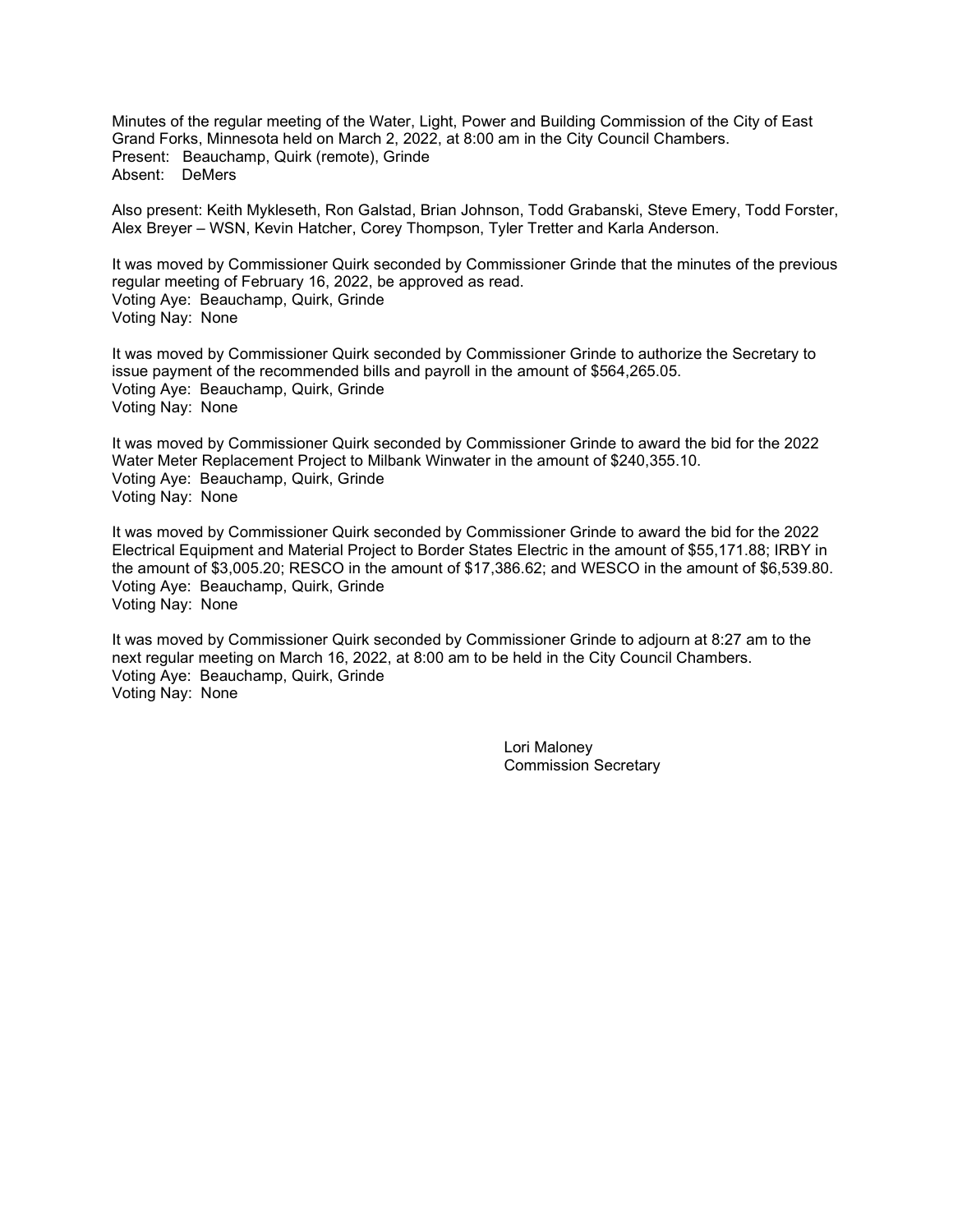### Accounts Payable

Check Register Totals Only

Printed: 3/9/2022 - 2:19 PM User: khatcher



P. O. Box 373 East Grand Forks, MN 56721 (218) 773-2483

| <b>Check</b> | Date       | Vendor No     | <b>Vendor Name</b>        | <b>Amount</b> | <b>Voucher</b> |
|--------------|------------|---------------|---------------------------|---------------|----------------|
| 517569       | 03/09/2022 | COM500        | Commissioner of Revenue   | 66,522.00     | $\overline{0}$ |
| 517570       | 03/09/2022 | HAL500        | Halstad Telephone Company | 1,534.09      | $\mathbf{0}$   |
| 517571       | 03/09/2022 | <b>MMP501</b> | MMPA c/o Avant Energy     | 693,745.69    | $\mathbf{0}$   |
| 517572       | 03/09/2022 | <b>VER500</b> | Verizon Wireless          | 260.28        | $\overline{0}$ |
|              |            |               | Check Total:              | 762,062.06    |                |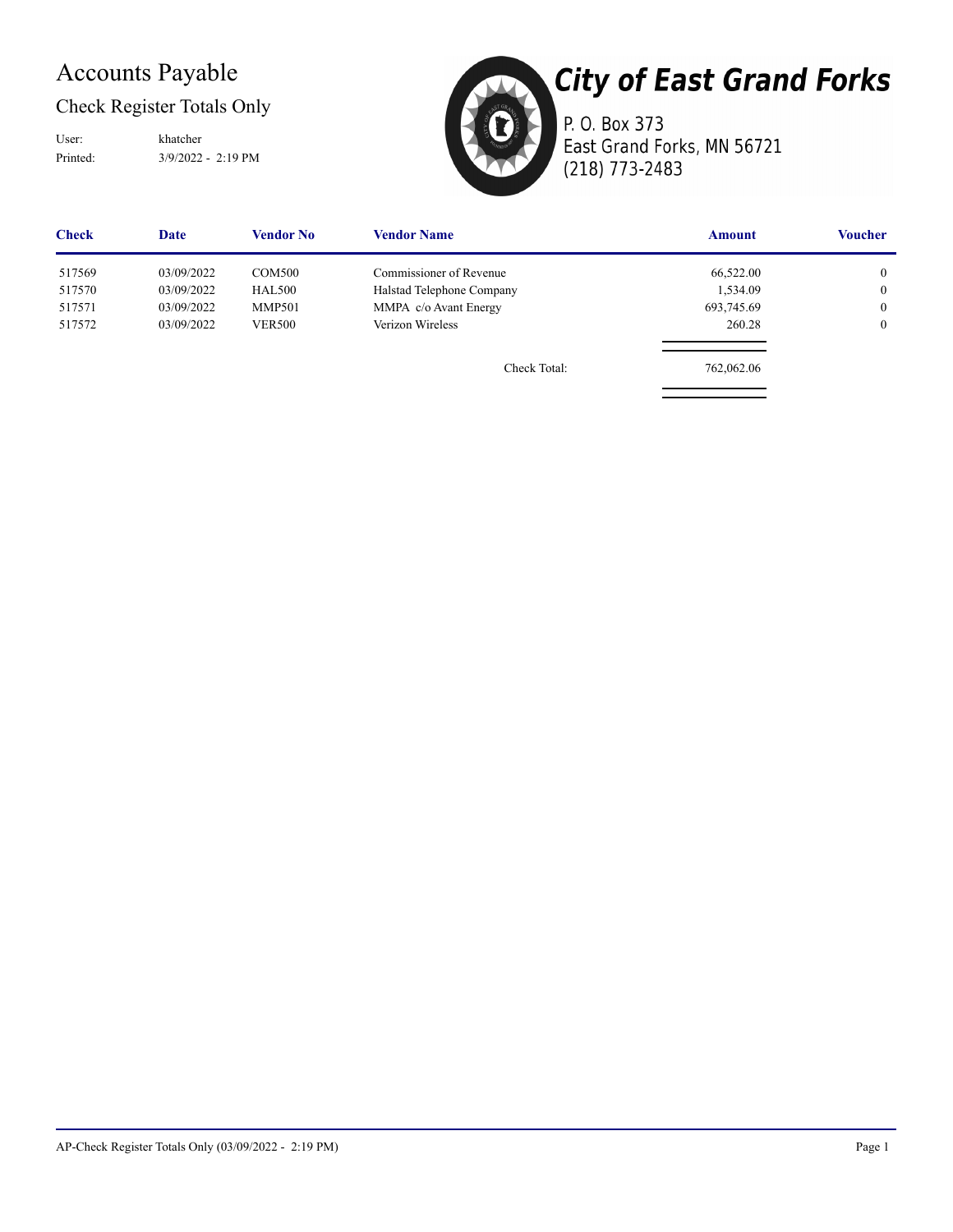### Accounts Payable

### Check Register Totals Only

Printed: 3/14/2022 - 3:16 PM User: khatcher



P. O. Box 373 East Grand Forks, MN 56721 (218) 773-2483

| <b>Check</b> | Date       | <b>Vendor No</b> | <b>Vendor Name</b>                   | Amount     | <b>Voucher</b>   |
|--------------|------------|------------------|--------------------------------------|------------|------------------|
| 517573       | 03/16/2022 | ABS500           | Absolute Refrigeration               | 200.00     | $\boldsymbol{0}$ |
| 517574       | 03/16/2022 | <b>AES500</b>    | Advanced Engineering and Environme   | 314.00     | $\boldsymbol{0}$ |
| 517575       | 03/16/2022 | APC500           | American Payment Centers             | 236.79     | $\boldsymbol{0}$ |
| 517576       | 03/16/2022 | AND501           | Anderson Bros Body Shop              | 2,941.28   | $\boldsymbol{0}$ |
| 517577       | 03/16/2022 | AQU501           | Aqua-Pure Inc                        | 6,822.36   | $\boldsymbol{0}$ |
| 517578       | 03/16/2022 | <b>ARA500</b>    | <b>Aramark Uniform Services</b>      | 212.83     | $\boldsymbol{0}$ |
| 517579       | 03/16/2022 | <b>BOR501</b>    | Border States Electric Supply        | 14,188.67  | $\boldsymbol{0}$ |
| 517580       | 03/16/2022 | <b>BUS552</b>    | Carol Bushy                          | 500.00     | $\boldsymbol{0}$ |
| 517581       | 03/16/2022 | <b>COM505</b>    | Complete Pest Control Inc            | 250.00     | $\boldsymbol{0}$ |
| 517582       | 03/16/2022 | <b>COP500</b>    | Copy Cat Printing                    | 821.65     | $\boldsymbol{0}$ |
| 517583       | 03/16/2022 | <b>DIA501</b>    | Diamond Cleaning Supply              | 855.49     | $\boldsymbol{0}$ |
| 517584       | 03/16/2022 | <b>EGF501</b>    | <b>EGF City</b>                      | 605,228.56 | $\boldsymbol{0}$ |
| 517585       | 03/16/2022 | <b>EXP501</b>    | Exponent                             | 910.24     | $\boldsymbol{0}$ |
| 517586       | 03/16/2022 | <b>FOR505</b>    | Forum Communications Company         | 270.00     | $\boldsymbol{0}$ |
| 517587       | 03/16/2022 | <b>GAL501</b>    | Galstad Jensen & McCann PA           | 337.50     | $\boldsymbol{0}$ |
| 517588       | 03/16/2022 | <b>GFT501</b>    | GF Thur-O-Clean                      | 268.00     | $\boldsymbol{0}$ |
| 517589       | 03/16/2022 | GOP501           | Gopher State One-Call                | 9.45       | $\boldsymbol{0}$ |
| 517590       | 03/16/2022 | <b>GRA507</b>    | Grainger                             | 1,035.98   | $\boldsymbol{0}$ |
| 517591       | 03/16/2022 | <b>GRA505</b>    | Graymont (WI) LLC                    | 6,833.19   | $\boldsymbol{0}$ |
| 517592       | 03/16/2022 | <b>HAN565</b>    | Diane Hangsleben                     | 500.00     | $\boldsymbol{0}$ |
| 517593       | 03/16/2022 | <b>HAW501</b>    | Hawkins Inc                          | 280.29     | $\boldsymbol{0}$ |
| 517594       | 03/16/2022 | HUG501           | Hugo's #5                            | 93.67      | $\boldsymbol{0}$ |
| 517595       | 03/16/2022 | <b>IPS501</b>    | Interstate Power Systems Inc         | 3,172.94   | $\boldsymbol{0}$ |
| 517596       | 03/16/2022 | <b>JOH511</b>    | Johnson Controls                     | 7,862.44   | $\boldsymbol{0}$ |
| 517597       | 03/16/2022 | <b>KOR501</b>    | KorTerra Inc                         | 1,800.00   | $\boldsymbol{0}$ |
| 517598       | 03/16/2022 | <b>HAR501</b>    | Local Ace                            | 228.62     | $\boldsymbol{0}$ |
| 517599       | 03/16/2022 | <b>MID501</b>    | Midcontinent Communications          | 250.00     | $\boldsymbol{0}$ |
| 517600       | 03/16/2022 | <b>WIN500</b>    | Milbank Winwater Works               | 2,145.82   | $\boldsymbol{0}$ |
| 517601       | 03/16/2022 | <b>MND501</b>    | MN Dept of Commerce                  | 2,777.94   | $\boldsymbol{0}$ |
| 517602       | 03/16/2022 | <b>MDH501</b>    | MN Dept of Health (MDH)              | 7,258.00   | $\boldsymbol{0}$ |
| 517603       | 03/16/2022 | <b>MND507</b>    | MN Dept of Labor & Industry          | 100.00     | $\boldsymbol{0}$ |
| 517604       | 03/16/2022 | <b>NET501</b>    | NetWork Center Inc                   | 964.26     | $\boldsymbol{0}$ |
| 517605       | 03/16/2022 | <b>NOR507</b>    | Northdale Oil                        | 90.01      | $\boldsymbol{0}$ |
| 517606       | 03/16/2022 | PIT501           | Pitney Bowes                         | 5,000.00   | $\boldsymbol{0}$ |
| 517607       | 03/16/2022 | <b>RED501</b>    | Red Wing Business Advantage Acct     | 175.00     | $\boldsymbol{0}$ |
| 517608       | 03/16/2022 | <b>RMB500</b>    | RMB Environmental Laboratories, Inc. | 190.00     | $\boldsymbol{0}$ |
| 517609       | 03/16/2022 | <b>STE501</b>    | Sterling Carpet One                  | 6,022.99   | $\boldsymbol{0}$ |
| 517610       | 03/16/2022 | <b>STU501</b>    | Stuart C Irby Co                     | 182.11     | $\boldsymbol{0}$ |
| 517611       | 03/16/2022 | <b>SUN500</b>    | Sun Dot Communications, LLC          | 89.99      | $\boldsymbol{0}$ |
| 517612       | 03/16/2022 | <b>TOS502</b>    | Toshiba Financial Services           | 259.39     | $\boldsymbol{0}$ |
| 517613       | 03/16/2022 | <b>VAL501</b>    | Valley Door                          | 434.00     | $\boldsymbol{0}$ |
| 517614       | 03/16/2022 | <b>WAT501</b>    | Water & Light Department             | 3,095.53   | $\boldsymbol{0}$ |
| 517615       | 03/16/2022 | <b>WAP500</b>    | Western Area Power Administration    | 143,618.61 | $\boldsymbol{0}$ |
| 517616       | 03/16/2022 | WID501           | Widseth Smith Nolting & Assoc Inc    | 26,334.07  | 0                |
| 517617       | 03/16/2022 | <b>XCE502</b>    | Xcel Energy                          | 4,665.05   | $\mathbf{0}$     |
|              |            |                  | Check Total:                         | 859,826.72 |                  |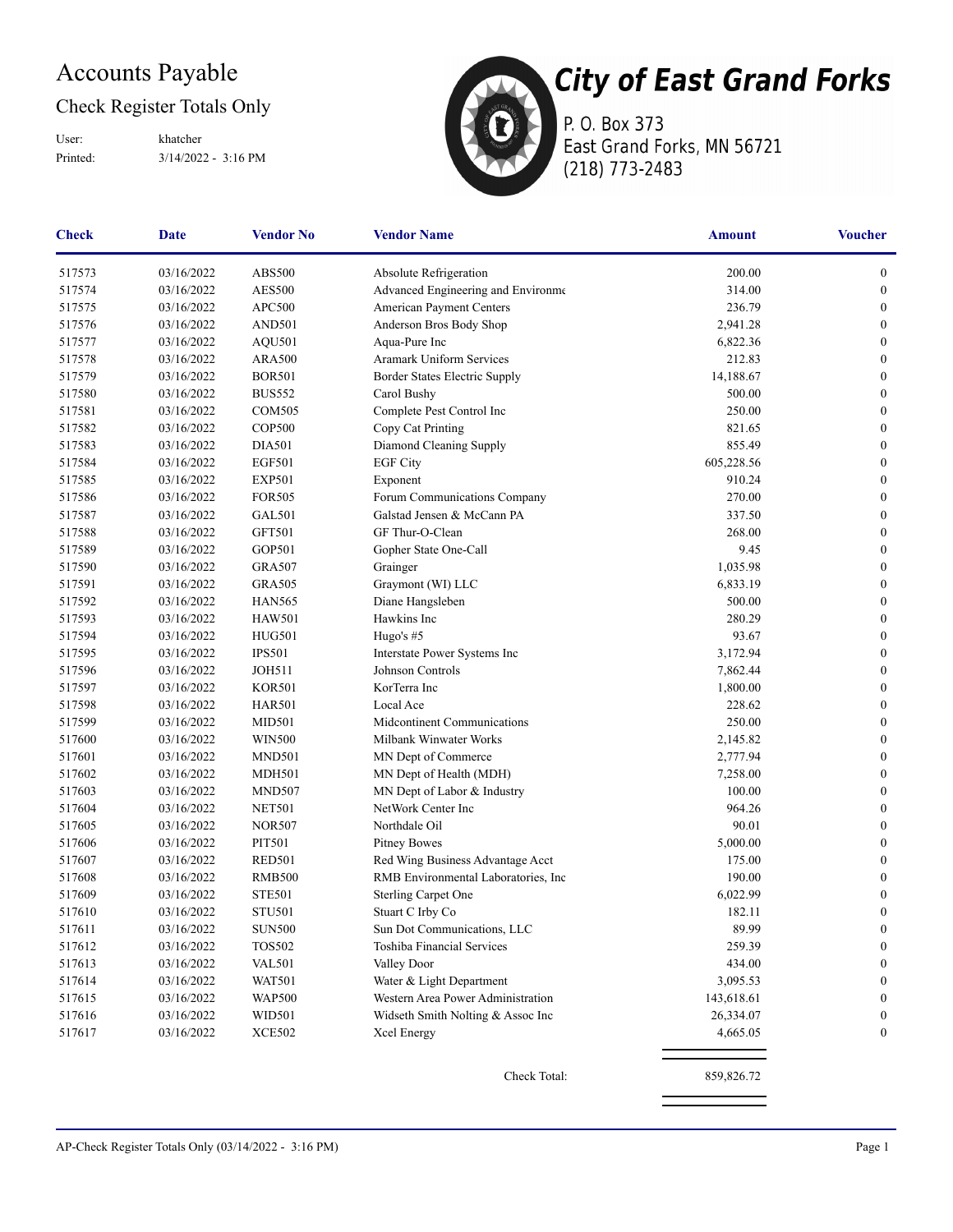### **3-16-22 Rebates**

| Dishwasher                      | Crews                 | \$ | 50.00      |
|---------------------------------|-----------------------|----|------------|
| <b>ECM</b>                      | Hearn                 | \$ | 150.00     |
| <b>ECM</b>                      | Qualley               | \$ | 150.00     |
| <b>ECM</b>                      | <b>Bissonette</b>     | Ş  | 150.00     |
| <b>ECM</b>                      | Miller                | Ş  | 150.00     |
| <b>ECM</b>                      | Hamilton              | \$ | 150.00     |
| <b>ECM</b>                      | <b>Brundin</b>        | \$ | 150.00     |
| <b>ECM</b>                      | Mason                 | \$ | 150.00     |
| Front Load Washer               | <b>Best</b>           | \$ | 100.00     |
| Refrigerator/Dishwasher/Recycle | Schroeder             | \$ | 175.00     |
| Residential Weatherization      | Bushy - 7 Windows     | \$ | 500.00     |
| Residential Weatherization      | Hangsleben - 1 Window | \$ | 500.00     |
| Total                           |                       |    | \$2,375.00 |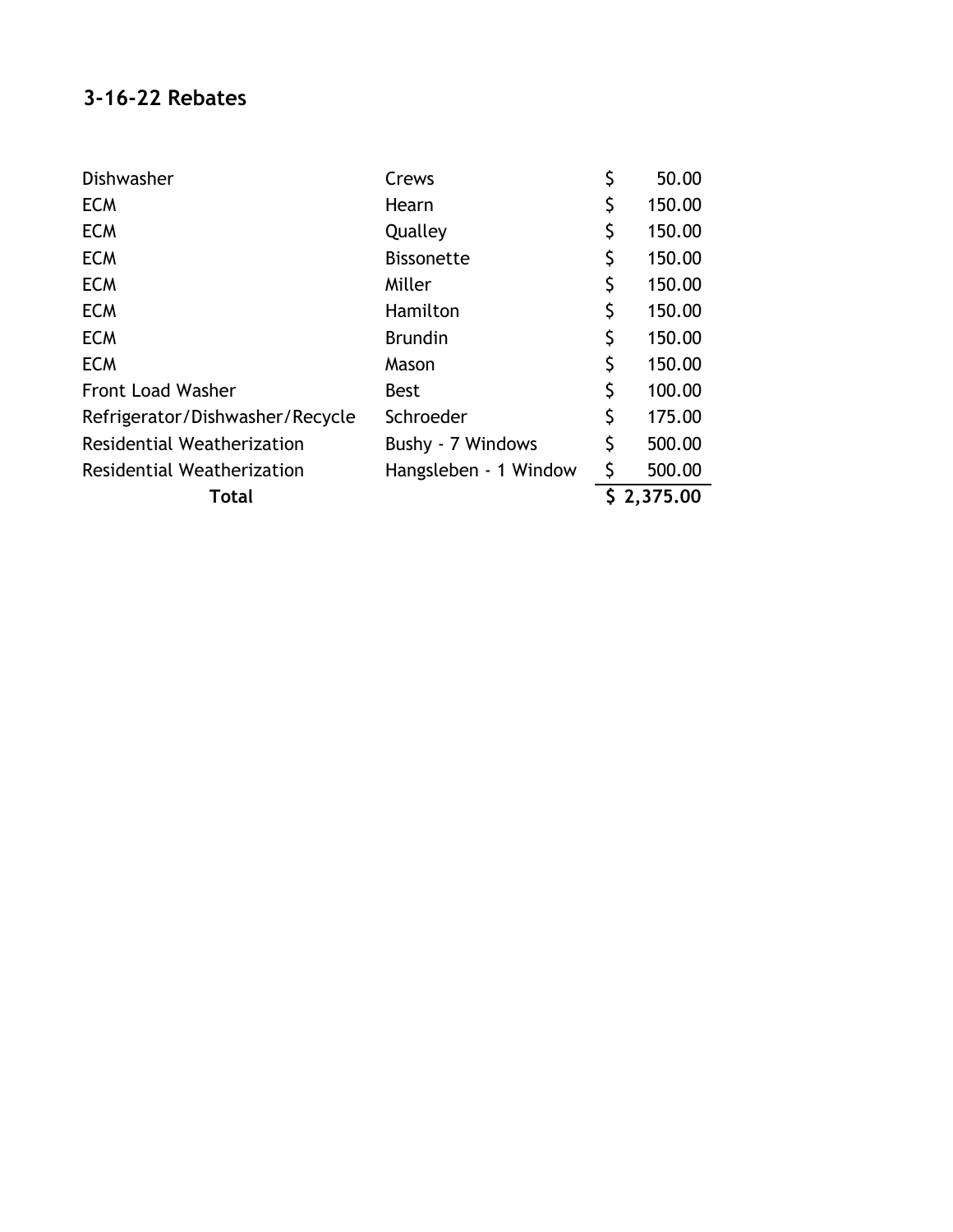## **Request for Water and Light Commission Action**

| Date: | $3 - 9 - 2022$                               |
|-------|----------------------------------------------|
| To:   | Water & Light Commission; GM Keith Mykleseth |
|       | <b>From:</b> Brian Johnson                   |
| RE:   | Water Plant Internship                       |
|       |                                              |

### **Background:**

The Water Treatment Plant would again like to offer a summer internship to a local college student. Work would be limited to 100 days for a full time student. Last year we offered \$17 per hour, however we not able to generate any interested parties. I am looking for a recommendation in the \$18-20 per hour range, as I feel this will be necessary to secure a good individual and help with future recruiting purposes.

#### **Recommendation:**

Approval to seek student to fill Water Plant Intern position. Recommend rate of pay.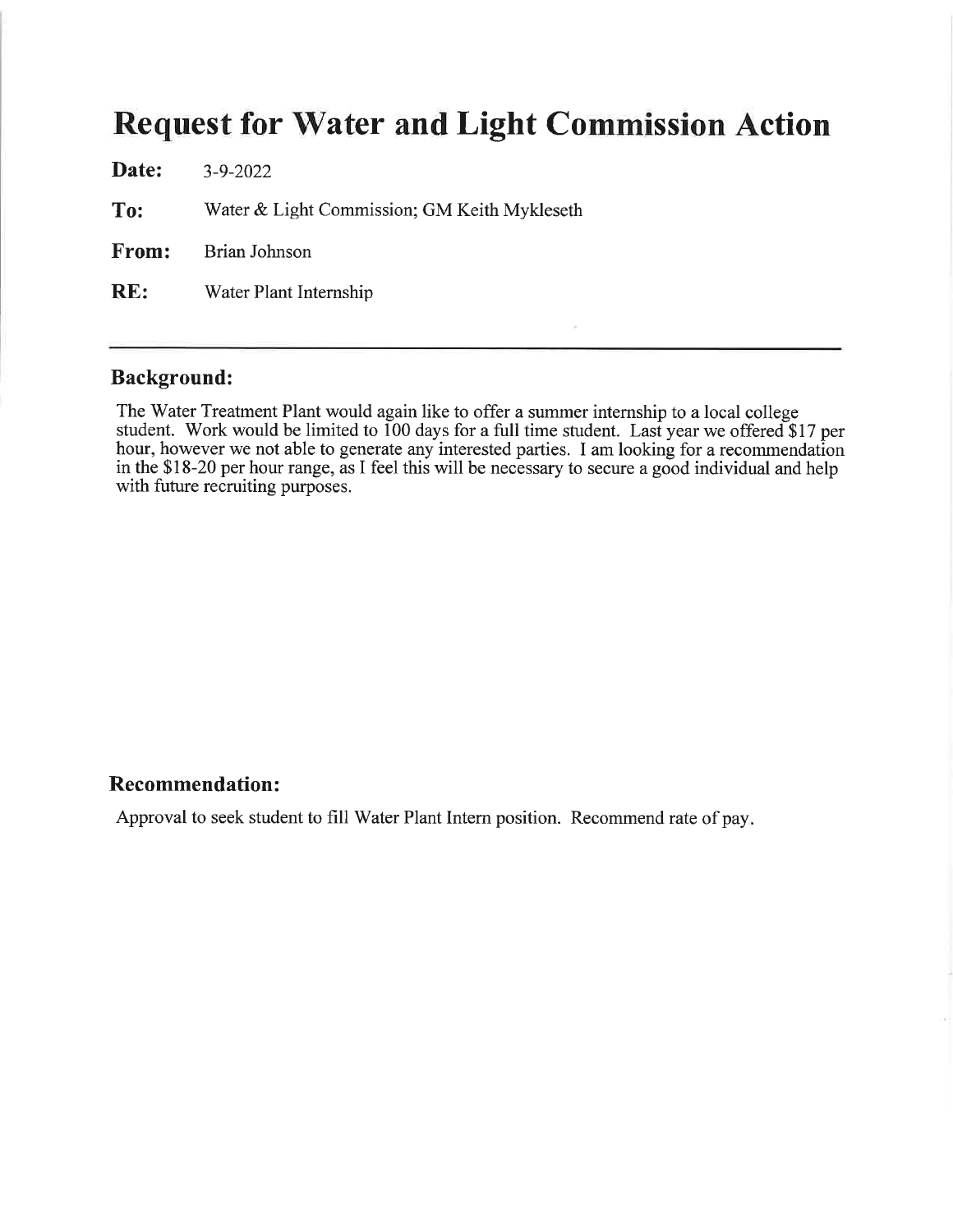## **Request for Water and Light Commission Action**

**Date: To: From: RE:**  3-14-2022 Water & Light Commission Todd Grabanski Surplus Obsolete Items

### **Background:**

Attached parts are obsolete since lights have been converted to led lighting.

#### **Recommendation:**

I recommend to surplus items at the same site the city uses for their salvage of surplus items.